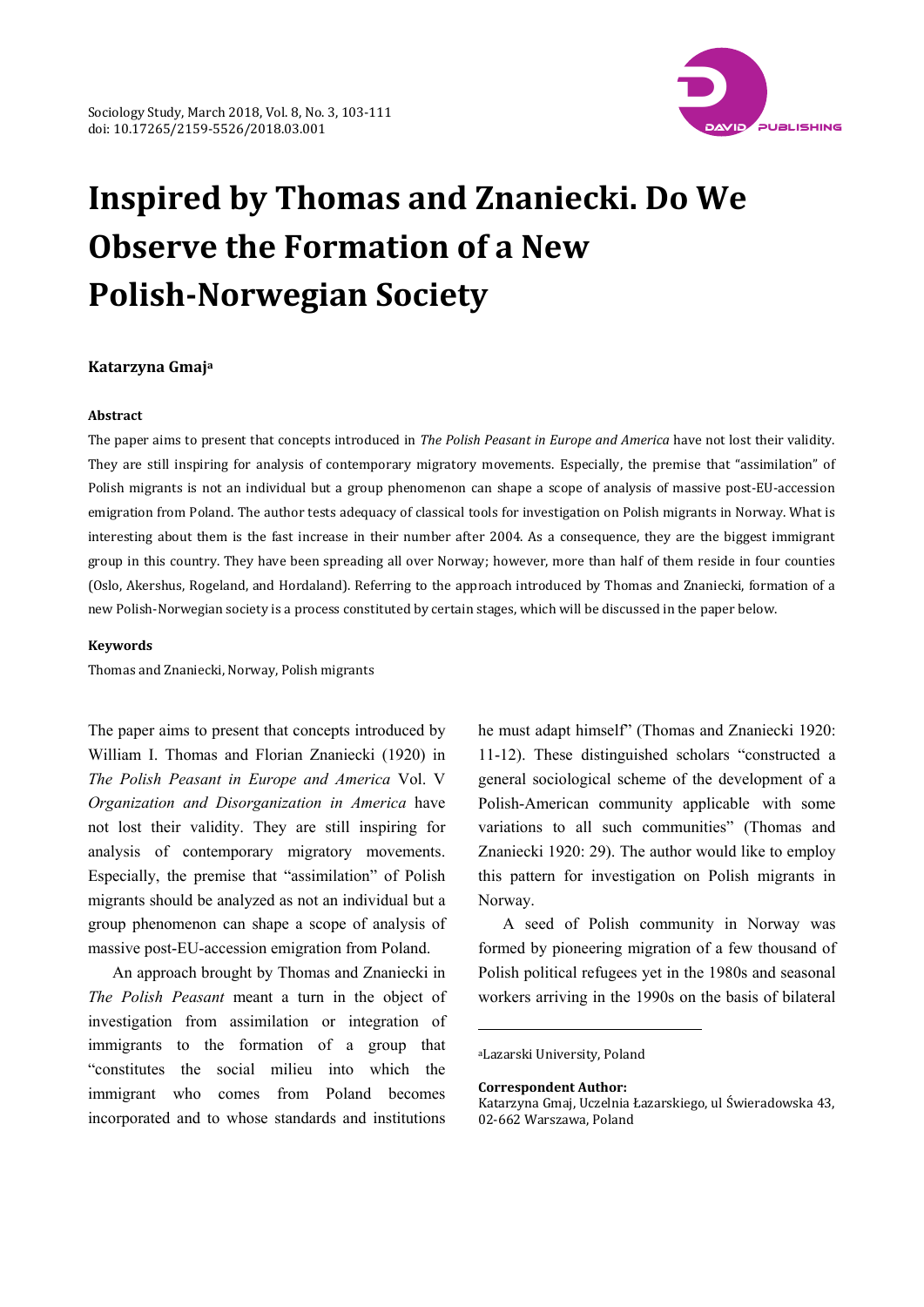agreements on temporary work in agriculture. However, the fast increase in the number of Polish migrants in Norway has started after 2004. As a consequence, nowadays, Poles are the biggest immigrant group in this country, standing at the beginning of 2018 at about 98,200 with additional 12,300 Norwegian-born to Polish parents (see Table  $1$ <sup>1</sup>. They have been spreading all over Norway; however, more than half of them reside in four counties (Oslo, Akershus, Rogeland, and Hordaland) (Gmaj 2018).

Poles are the largest group of immigrants in many Norwegian municipalities. Figure 1 presents their geographical distribution; however, it does not include persons staying in Norway for a period of less than six months, who are registered as non-resident wage earners.

What is interesting about Polish community in Norway is its socio-demographic structure. Segmentation of labor market and demand for labor in particular sectors of Norwegian economy are reflected by migrants' occupational and educational composition. Economic factors, at least partially, explain also over-representation of males among Polish migrants (see Figure 2) and types of jobs undertaken by them (Iglicka, Gmaj, and Wierzejski  $2018$ <sup>2</sup>. With regards to sectors of the economy where Poles are employed prevail: (1) construction, electricity, water supply, sewerage, waste management; (2) manufacture; and (3) labor recruitment and provision of personnel.

Concerning educational structure, in 2016 about 50% of Polish migrants had secondary education and 32% tertiary education (more precisely, BA 16% and MA  $16\%$ <sup>3</sup>. The gap between genders is evident. Females are better educated (Steinkellner 2015: 36). Data reached for 2012 showed that BA or MA possessed 52% of females and only 23% of males.

Although Poles initially arrived as labor migrants, their stay in Norway turns into a long-term one. Substantial proportion of couples brings children from Poland or establishes families in Norway. Settling in Norway, they radically change their ordinary course of life (Bell and Erdal 2015; Gmaj 2018; 2016; Iglicka et al. 2018).

# **FORMATION OF A NEW POLISHNORWEGIAN SOCIETY**

Referring to the approach introduced by Thomas and Znaniecki, formation of a new Polish-Norwegian society is a process constituted by certain stages, which will be discussed in the subsequent section.

"When a Polish immigrant finds work which pays well and promises to be permanent in a locality where there is no Polish settlement yet, he usually tries at once to attract his friends and relatives from other Polish-American communities" (Thomas and Znaniecki 1920: 30).

As migration scholars noted, with the passage of time, migration flows develop and the number of potential migrants increases. Migrant networks offer support in finding employment and accommodation. They reduce the economic and psychological costs and risks of international migration (Faist 2000; Portes, Guarnizo, and Landolt 1999; Vertovec and Cohen 1999). Migrant networks played an important role in directing flows from Poland after 2004; however, in the case of Norway, recruitment agencies played an important role as well (Napierała and Trevena 2010; Friberg, Tronstad, and Dølvik 2012). The importance of "location-specific capital" (DaVanzo 1981) and social networks has been confirmed by TRANSFAM research, too (Gmaj 2018; 2016; Iglicka et al. 2018). Researchers revealed that Polish migrants, before their arrival, had known someone already working in Norway (both in registered and unregistered way), or themselves invited other Poles to join them in order to work together. They actively searched for jobs for their relatives and friends. Gradually, labor migrants brought their relatives (family reunion), siblings,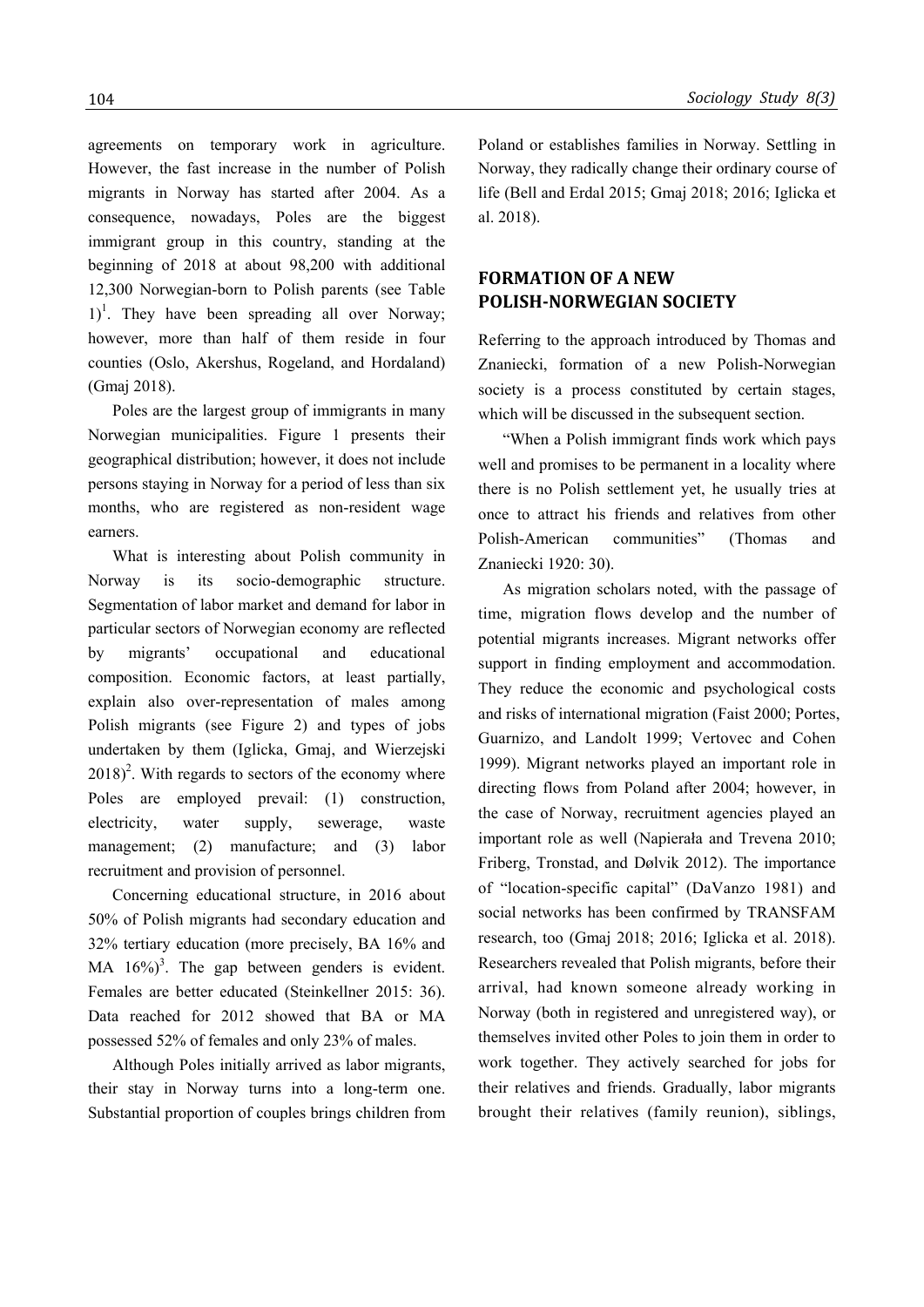

Figure 1. Polish Immigrants and Norwegian-Born to Polish Parents (2016).

Note: Source: d-maps.com and Statistics Norway data (Table 09817: Immigrants and Norwegian-born to immigrant parents, by immigration category, country background, and percentages of the population; retrieved March 15, 2018 https://www.ssb.no/en/).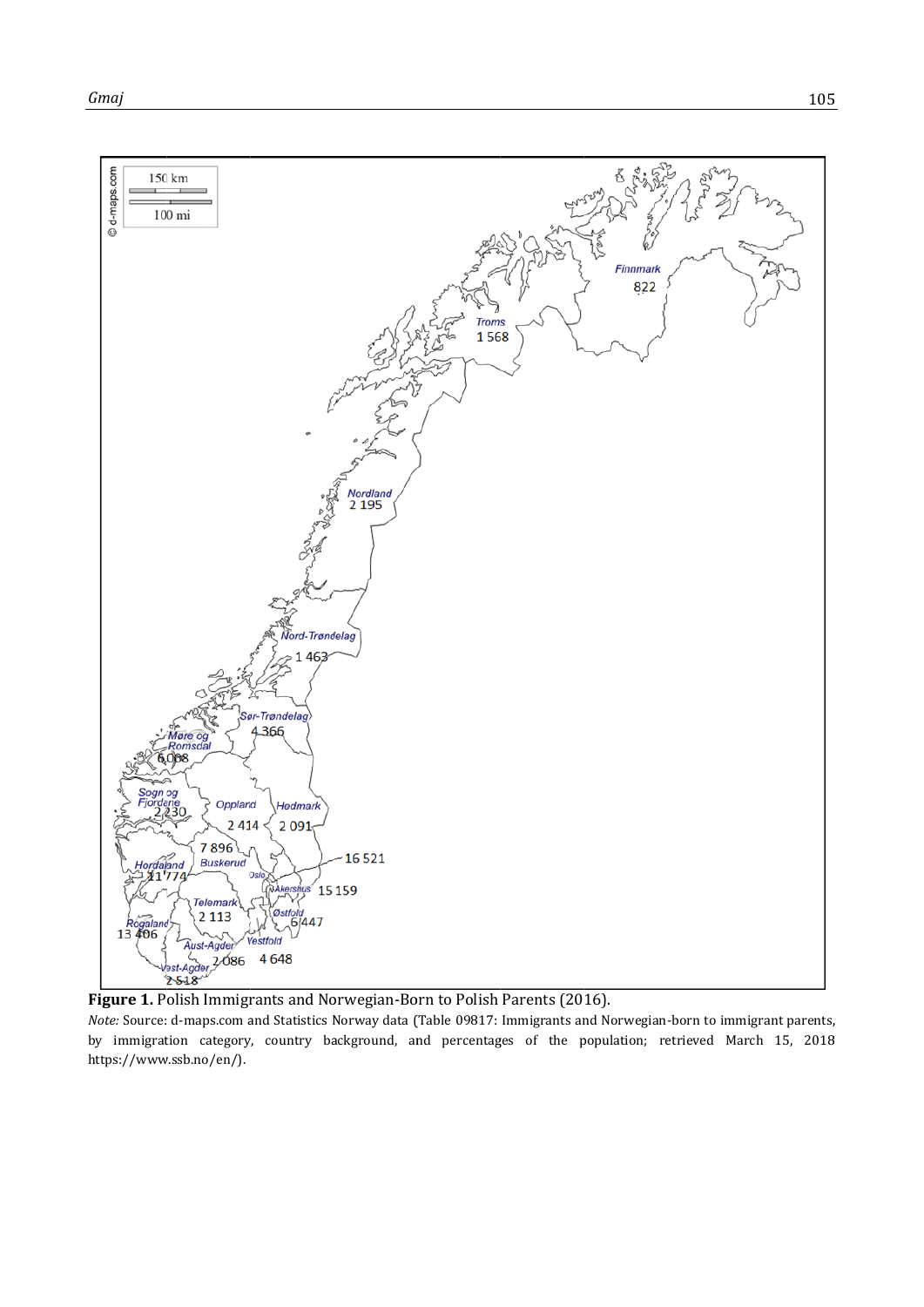

**Figure 2.** Population Pyramid—Polish Immigrants and Norwegian‐Born to Immigrant Parents at the Beginning of 2018.

*Note:* Source: Author's elaboration based on Statistics Norway data (05196: Population, by sex, age, and citizenship 1977‐2018; retrieved March 15, 2018 https://www.ssb.no/en/).

| County             | Number of Poles |
|--------------------|-----------------|
| Østfold            | 7,030           |
| Akershus           | 16,622          |
| Oslo               | 16,405          |
| Hedmark            | 2,286           |
| Oppland            | 2,534           |
| Buskerud           | 8,577           |
| Vestfold           | 5,099           |
| Telemark           | 2,175           |
| Aust-Agder         | 2,082           |
| Vest-Agder         | 2,578           |
| Rogaland           | 13,312          |
| Hordaland          | 11,996          |
| Sogn og Fjordane   | 2,322           |
| Møre og Romsdal    | 6,124           |
| Trøndelag          | 6,347           |
| Nordland           | 2,378           |
| Troms/Romsa        | 1,765           |
| Finnmark/Finnmárku | 877             |
| Total              | 110,509         |

|  |  |  | Table 1. Polish Immigrants and Norwegian-Born to Polish Parents, at the Beginning of 2018 |
|--|--|--|-------------------------------------------------------------------------------------------|
|  |  |  |                                                                                           |

*Note:* Source: Statistics Norway (09817: Immigrants and Norwegian-born to immigrant parents, by immigration category, country background, and percentages of the population 2010‐2018; retrieved March 15, 2018 https://www.ssb.no/en/).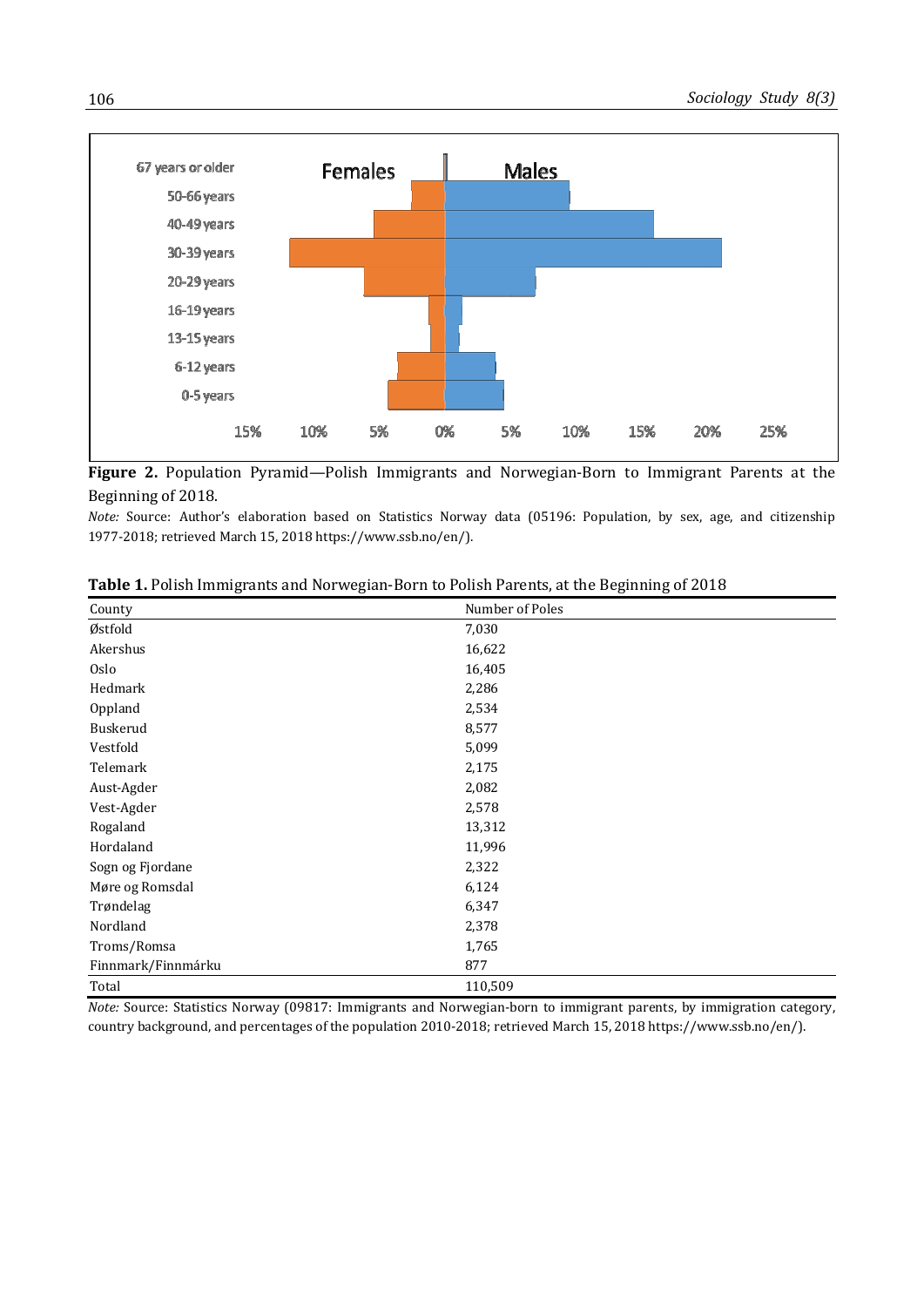cousins, aunts, uncles, etc. They established their families there or gathered their family members, who used to reside in Poland.

"A 'society' is established invariably (…) The first purpose for such a 'society' which is usually established is mutual help in emergencies (sickness, death, and, more seldom, lack of work)" (Thomas and Znaniecki 1920: 36).

In the case of post-EU-accession emigration from Poland to Norway, welfare state instruments replaced migrants mutual help associations in emergencies. Membership of structured entities, NGOs and involvement in politics seem to be limited to work of activists. Religious services, Polish language classes, traditional celebration, and practical assistance to newly arrived Poles constitute the main pillars of organized social activity. As researchers pointed, Poles do not converge yet to the Norwegian standards of civic participation. Even though they are the largest group of immigrants in Norway, there are still only a few Polish organizations registered in the public volunteering register (Guribye et al. 2018).

"(…) what the Polish colony really wishes in establishing a parish is not merely religious services but a community center of its own" (Thomas and Znaniecki 1920: 43).

Polish ministry is a part of Norwegian Catholic Church. In practice, in every parish, more or less, frequently masses in Polish are organized (Burkiewicz 2015). The Catholic Church not only offers masses and catechesis in Polish but also plays an important role in reminding children about their common Polish heritage by observing Polish traditions, even if they do not attend mass every Sunday (Guribye et al. 2018).

The Church role goes even beyond. Particular churches organize Polish events, and they are sites of socializing, getting important information with regards to work, housing, social entitlements in Norway, etc.

The central role of Catholic Church is a result of Norwegian policy that does not provide any individual

integration instruments for Poles, who are EU-citizens and benefit though from the freedom of movement for workers in European Economic Area, on the one side. And on the other, an engagement of Catholic Church is suitable for the Polish community that can be characterized by particularized trust (Guribye et al.  $2018$ <sup>4</sup>. The Directorate of Integration and Diversity provides financial support for work among labor migrants done by the Church. Among others, this work has included information meetings and counselling.

"Immediately after the completion of the church or even before, the parish school is organized" (Thomas and Znaniecki 1920: 49).

Nowadays, education is not only a privilege but a right and an obligation (compulsory education to particular age). Stories shared by Polish immigrants' children show how important Norwegian school is for the transmission of norms and values of the Norwegian society (Ślusarczyk, Wardhal, and Strzemecka 2018). These new norms and values, and children behaviors that are their consequences, however sometimes, meet parents' reluctance that can be summarized by the statement: "do not be so Norwegian".

Of course, it would be an exaggeration to compere parish schools offering full-time teaching observed by Thomas and Znaniecki in America with contemporary supplementary Polish schooling in Norway. Nevertheless, Polish schools shall not be ignored in the analysis.

Polish schooling has existed yet before post-accession wave of migration. Their primary goal is education and transmission of Polish culture to children. This work is done by schools run by associations, of which some are based at Catholic parishes. In Oslo, there is also the Embassy school attached to governing bodies in Warsaw. Additionally, catechesis and religion-centered language classes are organized by many Catholic parishes. Attending at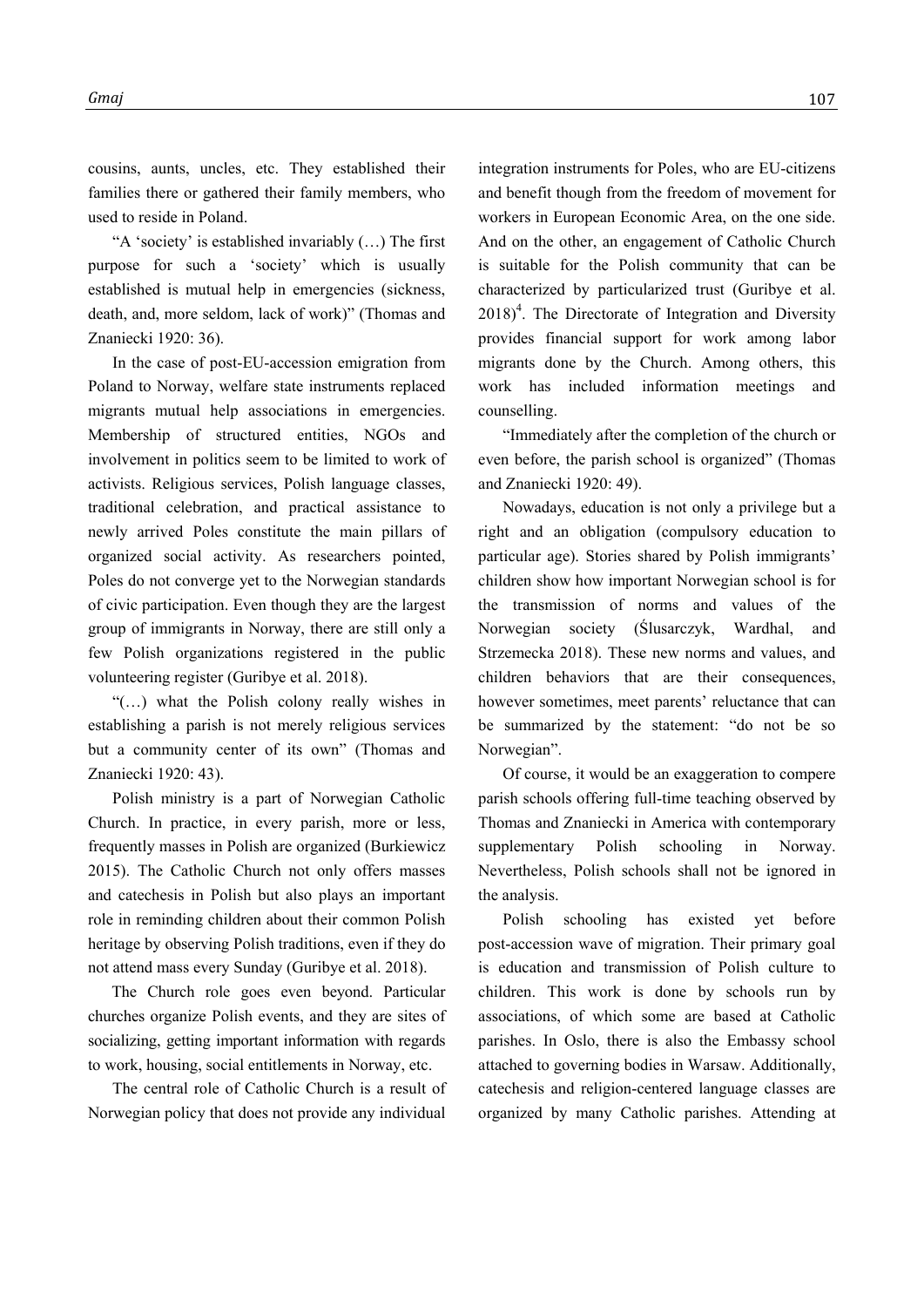these activities demands efforts from both children and their parents, which often includes long-distance commuting (Guribye et al. 2018). Polish schooling plays an important role in reminding children about their common Polish heritage and balances unavoidable Norwegian impact on children. The same might be said about the Polish Scouts in Norway, who are a part of YWCA-YMCA Guides and Scouts of Norway<sup>5</sup>.

As Thomas and Znaniecki stressed, Polish-American society as a whole group was slowly evolving from Polonism to Americanism and especially the second generation was acquiring more American attitudes. Although post-accession immigration to Norway is a relatively new phenomenon, the similar patterns are observed. The role of Norwegian school in this process is evident. In order to balance somehow its influence on children, parents do not limit their activity exclusively to actions taken within the family but rely on support from institutions and organizations developed by/or together with other Poles. Organizations focused on children are sites of socializing for grown-up family members. Though, their role often goes beyond education and upbringing children. They organize Polish events, and they are sites of socializing, getting important information with regards to work, housing, social entitlements in Norway, etc.

"Simultaneously with this process of social organization of the Polish-American group its territorial concentration goes on" (Thomas and Znaniecki 1920: 63).

As it has been mentioned, Poles are to be found in all counties all over Norway; however, more than half of them reside in four counties. They are rather spread, nevertheless, some signs of concentration in particular streets or buildings are found especially when labour migrants are not accompanied by their families. From practical reasons, accommodation, at least temporary, should be arranged before arrival to Norway. Sometimes, employers organize worker's hostels. The

location-specific social capital plays an important role at least at the initial stage of migration. Some migrants joined their relatives and friends, who had been settled in Norway and some brought other Poles to Norway. Nevertheless, presence of co-ethnics living in neighbourhood is not itself something attractive for new Polish settlers. Poles arriving to Norway are not monolithic. Differences among Polish people arriving to Norway were recognized by several interviewees during TRANSFAM research<sup>6</sup>. Some who had bad experience with co-ethnics, decided to limit their relationships. Some, who suffered from a growing competition of new arrivals working in a shadow economy, detached themselves from "rivals". Nonetheless, it should be said that migrants use their social capital—their relatives and friends living in Norway and their broader Polish network—especially in order to find a flat or a house for rent.

"The real super-territorial organization of the American Poles is based not on the parish but on the local association, for although the association is included within the territorial community and serves its interests, it may be able to cooperate for certain purposes with analogous associations existing in other communities" (Thomas and Znaniecki 1920: 95).

As it has been mentioned, organized social activity, besides Polish school or religious services, seems to be limited to work of activists. *Polonia Norweska*, formed in 2012, is one organization that can be labelled such a super-territorial one. It has branches across the country. Organization assists Poles and helps further their integration in Norwegian society. It seems that portal "MojaNorwegia.pl" and social media at least partially replace some functions of supper-territorial organization.

#### **CONCLUSIONS**

The choice of Norway is not accidental. It is justified by the fact that Polish migrants constitute the biggest group of immigrants there. Furthermore, it is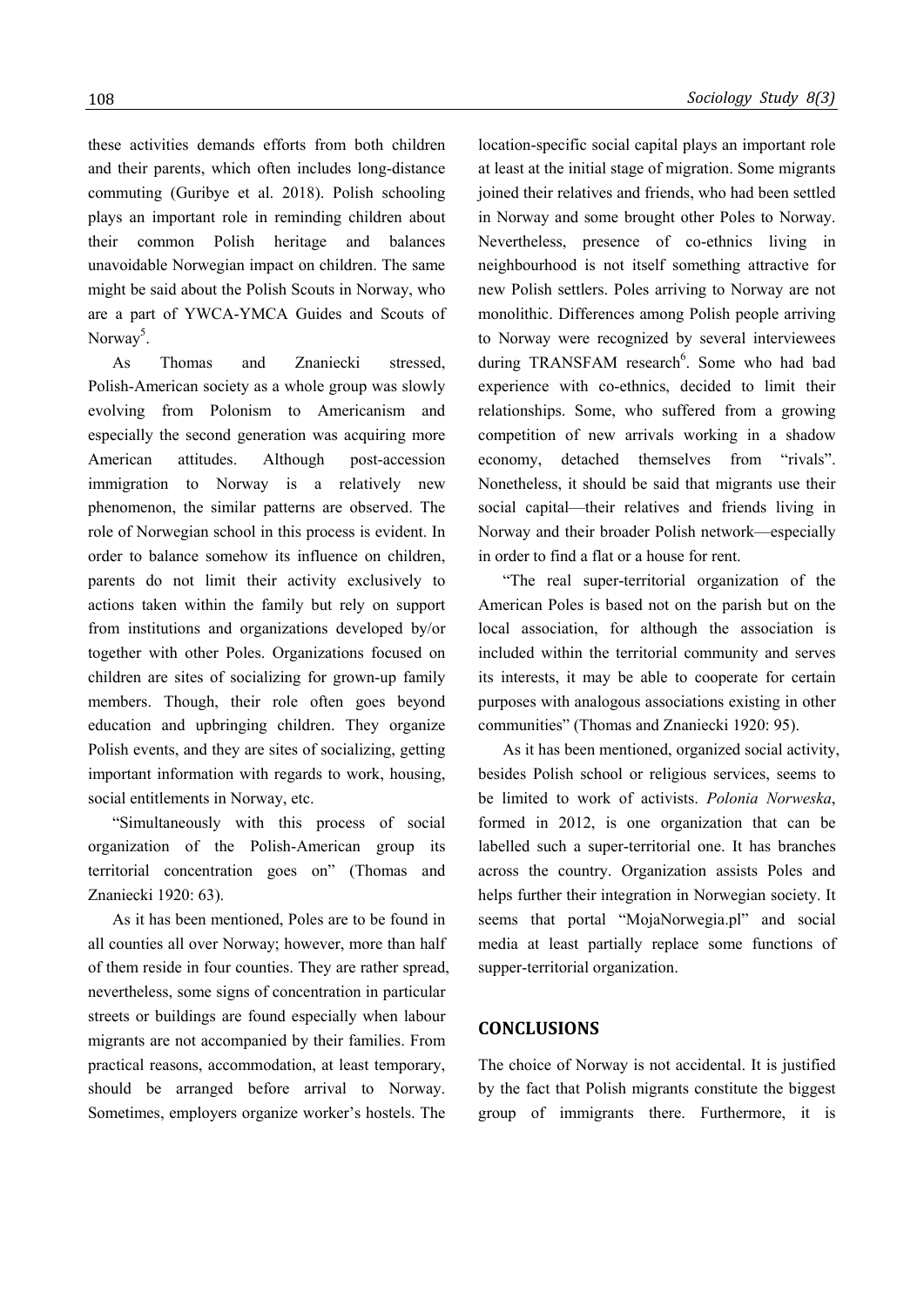reasonable to claim that former expectations related to the temporariness of Polish post-EU-accession (2004) migration can, at least to some extent, be questioned. Migrants decide on more permanent settlement instead of circulation between Norway and Poland. Along with the networks and growing number of children, part of temporary migration has transformed from circular into permanent migration. The number of Polish children residing in Norway and the number of children born in Norway to Polish females are growing each year<sup>7</sup>. It seems that the process of pioneering male migration followed by a family reunification is similar to that was observed in Polish migration to the United Kingdom studied by Anne White (2011).

To examine formation of this Polish-Norwegian group, an approach introduced in *The Polish Peasant in Europe and America* has been employed. This analysis is based on the premise that it is more fruitful to study assimilation of migrants not as an individual but as a group phenomenon. Regardless of the terminology used: integration, adaptation, or assimilation, one witnesses process constituted by certain stages. They have been discussed in this paper showing that classical theoretical approach is still inspiring for research and analysis of contemporary migration.

#### **Acknowledgements**

The author refers to findings of project "TRANSFAM—Doing family in a transnational context" (project website: http://www.transfam.socjologia.uj.edu.pl/) and additional knowledge from observations made during her stays as a visiting researcher at Oslo and Akershus University College of Applied Sciences (currently Oslo Metropolitan University), Norway.

## **Funding**

"TRANSFAM—Doing family in a transnational context" has received funding from the Polish-Norwegian Research Programme operated by the National Centre for Research and Development under the Norwegian Financial Mechanism (2009-2014). The author is also grateful for financial support from the Polish Ministry of Science and Higher Education which enabled her visits in Oslo.

## **Notes**

- 1. There are two classifications the Norwegians refer to, both in terms of statistics and more general in terms of studies on migration. The first one is related with the term "immigrants". Immigrants are persons born abroad with two foreign-born parents and four foreign-born grandparents. The second term used in Norway is "Norwegian-born to immigrant parents". They are persons born in Norway of two parents born abroad, and in addition having four grandparents born abroad (Statistics Norway).
- 2. Segmentation of labor market and demand for labor in particular sectors of economy can be analyzed in terms of social and structural changes observed within the Norwegian labour market. The restructurisation of labour-intensive sectors, such as construction, and the increasing of the informalization and casualization of labour relations and their connection to international migration, have been elaborated in literature (e.g. Sassen 2005; Haakestad and Friberg 2017).
- 3. See Table 5. Level of education for immigrants 16 years and older. Country background. Numbers. Retrieved (https://www.ssb.no/en/utdanning/statistikker/utniv).
- 4. Particularized versus generalized trust is an important distinction. It is based on distinguishing between people who look outward, beyond their own groups, and those who look inward. The generalized trusters have a positive view of human nature and believe that most people share common values. They are willing to trust strangers and believe that contact with different groups can be both personally and socially fruitful. The particularized trusters have faith in other people but only from their own group so they stick to their own group (Uslaner and Conley 2003).
- 5. YWCA—the World Young Women's Christian Association, YMCA—the World Young Men's Christian Association.
- 6. The differences refer to, e.g. length of residence in Norway, length of periods spent in Poland and Norway, type and status of undertaken jobs (registered, unregistered, temporal or permanent, full-time, part-time, etc.), and staying abroad alone or accompanied by family (spouse and children, parents and siblings) and more distant relatives or friends. Migrants are also diverse with regard to their educational level (achieved in Poland and Norway), previous migration experience (besides Norway), their professional career in both countries, and level of religiosity. Although all of them are Poles, even those residing in the same city, town, or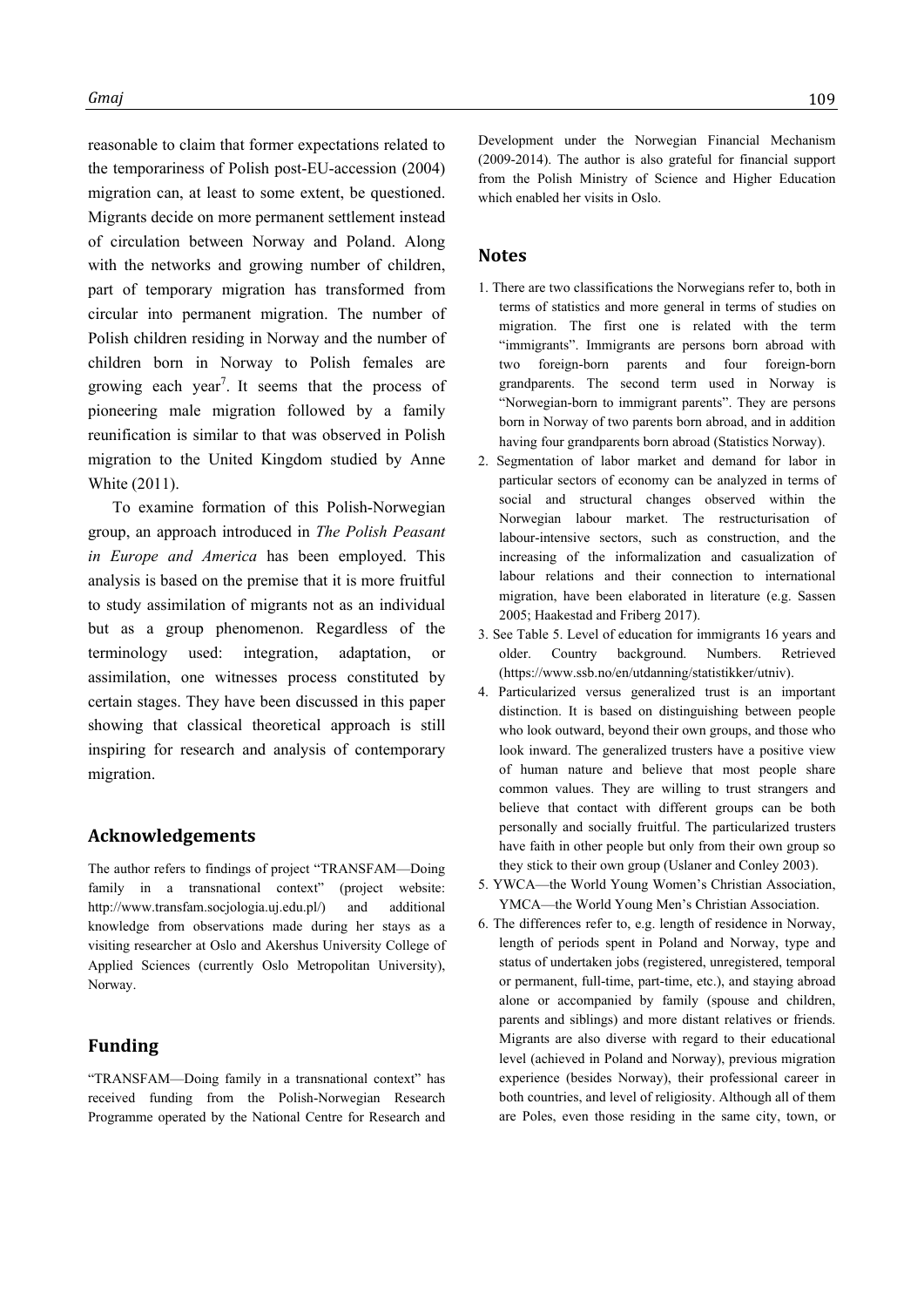region in Norway, originate from different regions in Poland and circumstances of their migration are diverse. Therefore, it might be said that this description suits the idea of "super-diversity" of contemporary migration (Vertovec 2008).

7. At the beginning of 2018, approximately 19 thousand Polish children—15 years old and younger—resided in Norway. It means that their number has more than doubled when compared to 2010. Regarding births given yearly to Polish mothers, their number has changed from less than 12 hundred in 2010 to more than 16 hundred in 2017 (Statistics Norway).

## **References**

- Bell, J. and M. B. Erdal. 2015. "Limited but Enduring Transnational Ties? Transnational Family Life Among Polish Migrants in Norway." *Studia Migracyjne—Przegląd Polonijny* 3(157):77-98.
- Burkiewicz, Ł. 2015. *Rozwój katolicyzmu w protestanckim kraju. Polacy w Norwegii (The Development of Catholicism in a Protestant Country. Poles in Norway)*. Retrieved March 1, 2017 (http://www.opoka.org.pl/biblioteka/Z/ZP/ poslaniec2015\_10\_norwegia.html).
- DaVanzo, J. 1981. "Repeat Migration, Information Costs, and Location-Specific Capital." *Population and Environment* 4(1):45-73.
- Faist, T. 2000. *The Volume and Dynamics of International Migration and Transnational Social Spaces*. Oxford: Clarendon Press.
- Friberg, J. H., R. K. Tronstad, and J. E. Dølvik. 2012. "Central and Eastern European Labour Migration to Norway: Trends, Conditions and Challenges." Pp. 147-172 in *Free Movement of Workers and Labour Market Adjustment: Recent Experiences From OECD Countries and the European Union*. OECD Publishing.
- Gmaj, K. 2016. "Settling in Norway? The Case of Polish Migrants and Their Families." *Myśl Ekonomiczna i Polityczna* 2(53):163-191.
- Gmaj, K. 2018. "'Oswajanie' Norwegii—Wzory osiedleńcze polskich migrantów w Norwegii" (Norway Domestication—Settlement Patterns of Polish Migrants in Norway). *Studia Migracyjne-Przegląd Polonijny* 1/2018:163-188.
- Guribye, E., P. Pustułka, M. Ślusarczyk, and B. Zyzak. 2018. "Left to Their Own Devices?: On the Role of Polish Migrant Organisations in Norway." Pp. 223-248 in *Transnational Polish Families in Norway: Social Capital, Integration, Institutions and Care*, edited by K. Slany, P. Pustulka, E. Guribye, and M. Ślusarczyk. Frankfurt am

Main & New York: Peter Lang.

- Haakestad, H. and J. H. Friberg. 2017. "Deskilling Revisited: Labour Migration, Neo-Taylorism and the Degradation of Craft Work in the Norwegian Construction Industry." *Economic and Industrial Democracy*. First Published December 5, 2017.
- Iglicka, K., K. Gmaj, and A. Wierzejski. 2018. "Contextualizing Polish Migration to Norway in the Light of Theory, Statistical Data and Research Findings." Pp. 43-70 in *Transnational Polish Families in Norway: Social Capital, Integration, Institutions and Care*, edited by K. Slany, P. Pustulka, E. Guribye, and M. Ślusarczyk. Frankfurt am Main & New York: Peter Lang.
- Napierała, J. and P. Trevena. 2010. "Patterns and Determinants of Sub-regional Migration: A Case Study of Polish Construction Workers in Norway." Pp. 51-73 in *A Continent Moving West? EU Enlargement and Labour Migration From Central and Eastern Europe*, edited by R. Black, G. Engbersen, M. Okólski, and C. Panţîru. Amsterdam: Amsterdam University Press.
- Portes, A., L. E. Guarnizo, and P. Landolt. 1999. "The Study of Transnationalism: Pitfalls and Promise of an Emergent Research Field." *Ethnic and Racial Studies* 22(2): 217-237.
- Sassen, S. 2005. "The Global City: Introducing a Concept." *Brown Journal of World Affairs* 11(2):27-43.
- Ślusarczyk, M., R. Wardhal, and S. Strzemecka. 2018. "Polish Children and Their Parents Adapting to a New School Reality in Norway." Pp. 251-273 in *Transnational Polish Families in Norway: Social Capital, Integration, Institutions and Care*, edited by K. Slany, P. Pustulka, E. Guribye, and M. Ślusarczyk. Frankfurt am Main & New York: Peter Lang.
- Statistics Norway. (n.d.). *Official Website*. Retrieved March 30, 2018 (https://www.ssb.no/en/).
- Steinkellner, A. 2015. *Befolkningens utdanningsnivå og arbeidsmarkedsstatus (Population and Labor Market Structure)*. Retrieved May 24, 2018 (https://www.ssb.no/ utdanning/artikler-og-publikasjoner/\_attachment/221318?\_t s=14c123524d8).
- Thomas, W. I. and F. Znaniecki. 1920. *The Polish Peasant in Europe and America. Monograph of an Immigrant Group*. Vol. 5, *Organization and Disorganization in America*. Boston: The Gorham Press.
- Uslaner, E. M. and R. S. Conley. 2003. "Civic Engagement and Particularized Trust: The Ties That Bind People to Their Ethnic Communities." *American Politics Research* 31(4):331-360.
- Vertovec, S. 2008. "Migrant Transnationalism and Modes of Transformation." Pp. 149-180 in *Rethinking Migration.*